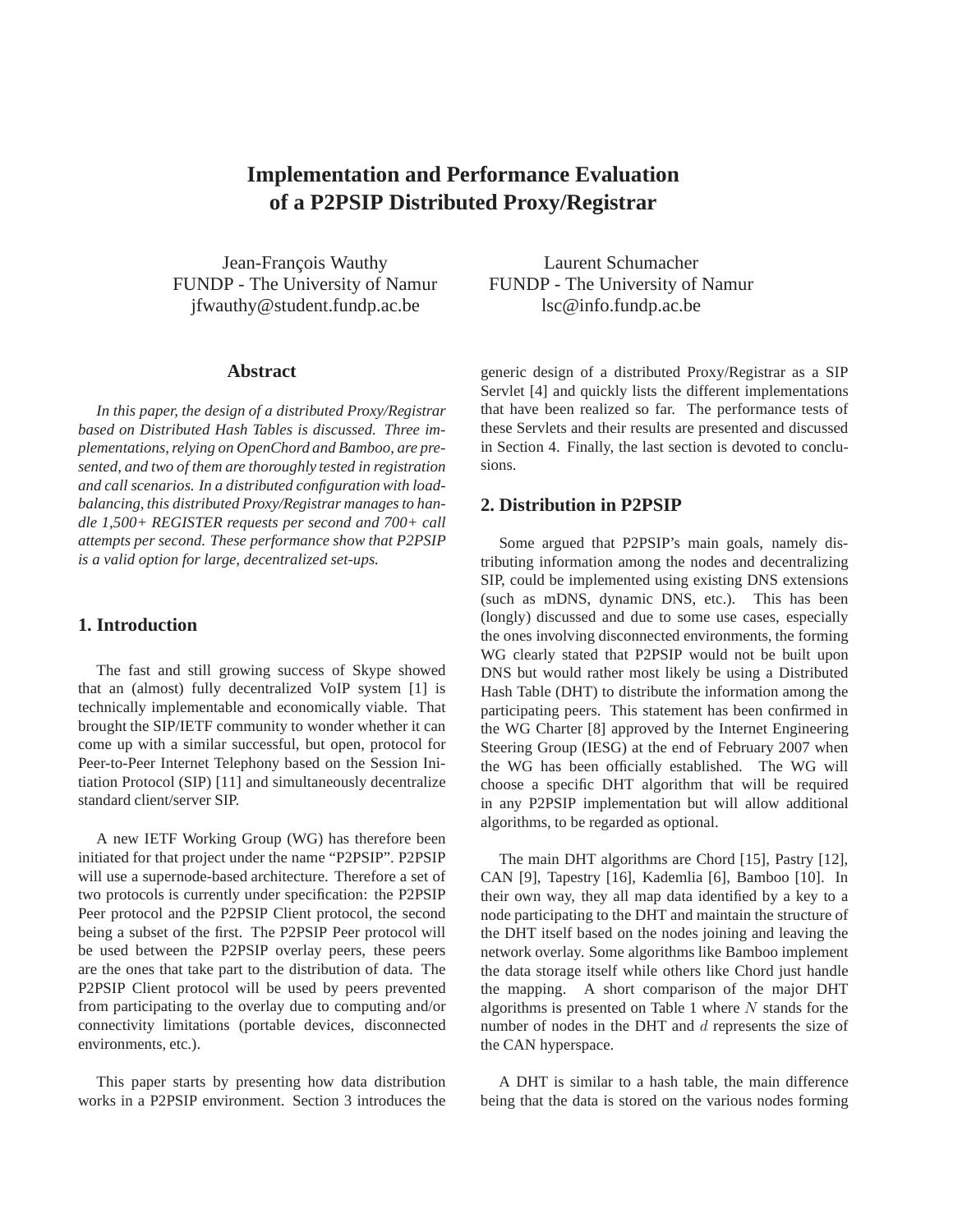| Algorithm | Lookup<br>perfor-     | Pros       | Cons            |
|-----------|-----------------------|------------|-----------------|
|           | mance                 |            |                 |
| Chord     | $O(\log N)$           | simplicity | rely on         |
|           |                       |            | application     |
|           |                       |            | for replication |
| Pastry    | $O(\log N)$           | network    | parameters to   |
|           |                       | locality   | tune            |
| CAN       | $O(dN^{\frac{1}{d}})$ |            | complex         |
|           |                       |            | underlying      |
|           |                       |            | geometry        |
| Tapestry  | $O(\log N)$           | network    | complicated     |
|           |                       | locality   | design          |
| Kademlia  | $O(\log N)$           | <b>XOR</b> | no explicit     |
|           |                       | symmetric  | key removal     |
|           |                       | metric     |                 |
| Bamboo    | $O(\log N)$           | enhancing  | features to     |
|           |                       | Pastry     | choose          |

**Table 1. Comparison of major DHT algorithms**

the DHT overlay. An unique identifier is attributed to each node. These identifiers should be assigned as most uniformly as possible in the identifier space in order to efficiently distribute the information. Basically, a DHT stores (key, value) pairs. The key is used to determine the pair identifier (usually computing a hash of the key); this pair identifier resides in the same space as the node identifier. The pair identifier is then used to determine on which node the pair should be stored. Also, a DHT has to cope with the arrival, departure or failure of a node. In each DHT algorithm, a node maintains information about some of its "neighbor" nodes in order to help inserting a new node into the overlay, to allow a node to leave or to detect failure and react accordingly. The fact that any node can leave the overlay without previous notification can lead to data loss. To avoid such loss, most DHT implementations provide some fault tolerance mechanisms. Fig. 1 shows a generic representation of a DHT identifier space.

The basic usage of a DHT in P2PSIP is to store the address bindings of an address-of-record (AOR), hence achieving the distribution of the Registrar and Location servers of standard client/server SIP set as one of the main goals of P2PSIP. Fig. 2 shows such usage on top of a generic DHT ring. Other usages of the DHT in P2PSIP are discussed too, such as storing voice mail, service information, etc.



**Figure 2. DHT usage in P2PSIP**

# **3. P2PSIP Servlet**

The P2PSIP Servlet is a SIP Servlet [4] providing the functionality of a distributed Proxy/Registrar. In such a distributed deployment, the client shall not be aware that the Proxy/Registrar is distributed. It has just to send its requests to one of the participating servers.

The proposed implementation is an abstract class that needs to be derived to support a specific DHT implementation. It has been required that it would support Java and be asynchronous, so as to fit in the testing environment of a third party. Given these requirements, a thorough evaluation of the existing implementations of the major DHT algorithms in view of their insertion into the P2PSIP Servlet class lead to the implementation and test of three instances. Those instances are mono-threaded and rely exclusively on asynchronous calls and callbacks.

The first one is based on OpenChord [7]. OpenChord is a Chord implementation that provides both a synchronous and an asynchronous Application Programming Interface (API), it supports generic keys and data and provides an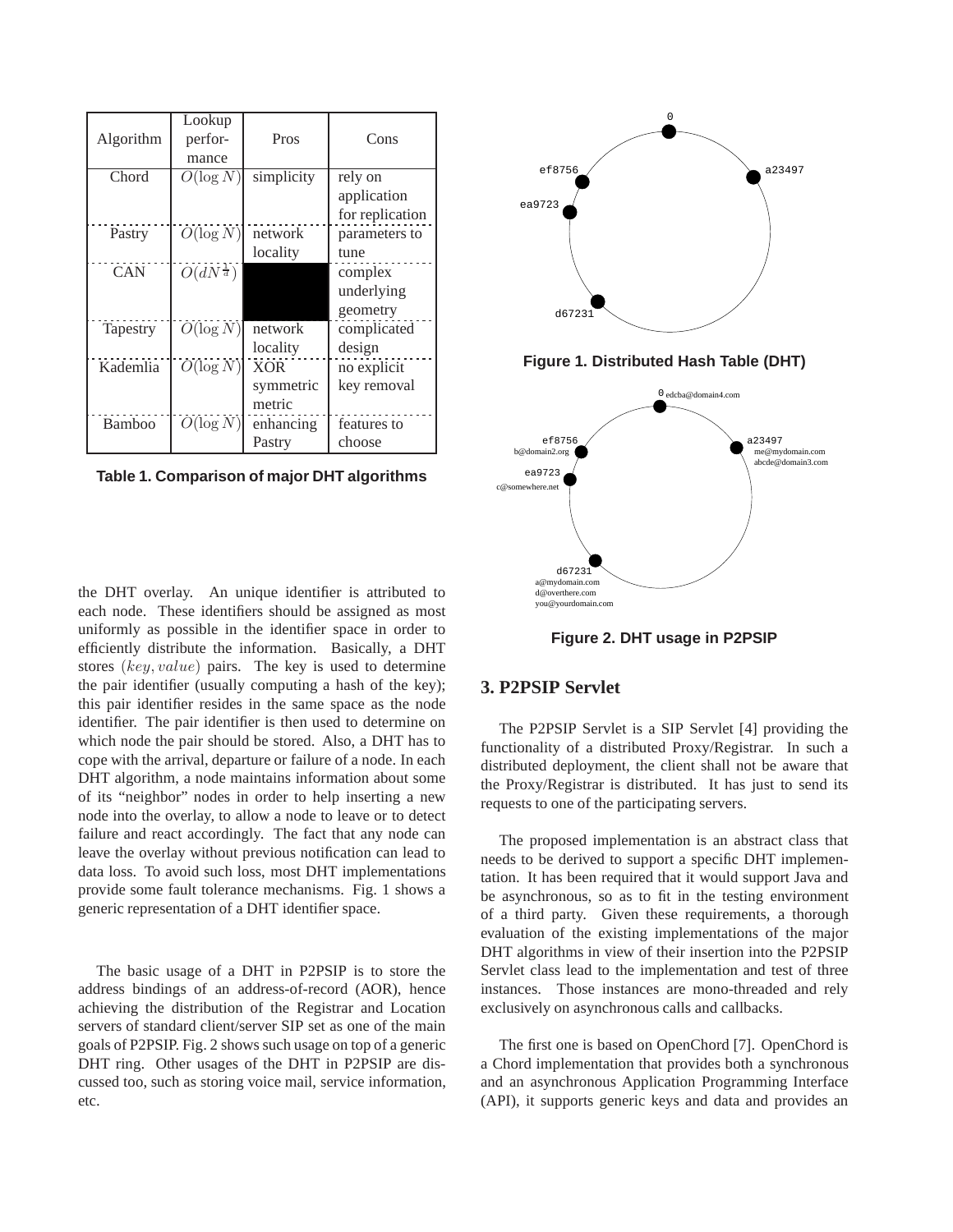application layer handling storage of the data. The second implementation uses Bamboo as DHT layer with some minor modifications regarding time-to-live (TTL) handling. Bamboo has been designed to support low-latency under very high churn rates and reliable, high-performance storage with low *get* latencies. The last P2PSIP Servlet implementation is based on David A. Bryan's draft [2] (which, itself, uses techniques from Chord) with some minor modifications when handling peer failure. However, only the OpenChord and Bamboo implementations are fully tested in the next section, as the third P2PSIP Servlet implementing David A. Bryan"s draft could not be fully deployed in the tested scenarios.

In this P2PSIP Servlet environment, the protocol used by the DHT implementation can be considered as the P2PSIP Peer protocol and SIP as the P2PSIP Client protocol. However, this comparison is not fully compliant with the WG Charter [8] since SIP is not a subset of the protocol used by the DHT implementation.

# **4. Performance evaluation**

#### **4.1. Testing environment**

Several tests were performed, in order to determine the maximum load that the P2PSIP Servlet could support. Each test was based on two scenarios:

• a simple registration scenario: a *SIPp* [14] process simulates an UAC that successfully registers (without authentication) to the Registrar. This Registrar is either a specific node or the P2PSIP overlay. Fig. 3 details the callflow which is based on the one presented in subsection 2.1 of [3]. This scenario was run using a list of 150,000 distinct AORs.



**Figure 3. Registration scenario flow diagram**

• a basic call scenario: a *SIPp* process simulates a call from an user to another user simulated by another *SIPp* process. This call is proxied through the distributed Proxy/Registrar. The callflow detailed on Fig. 4 is taken from subsection 4.2 of [13]. In this scenario, the caller was calling the same callee every time and the call was immediately terminated by the caller.

Each test was performed on three configurations:



**Figure 4. Call scenario flow diagram**

- Single server, up to several nodes
- Up to five servers, up to two nodes per server, no load balancing
- Up to five servers, up to two nodes per server, load balancing between active nodes

In the tests, unless otherwise mentioned, the P2PSIP Servlets were deployed on dual 3.06Ghz Intel Xeon server equipped with 3.6Gb of RAM; the SIP traffic was generated using *SIPp* from an other server equipped with two 3.4Ghz Intel Xeon CPUs and 3.6Gb of RAM. Also, all test servers were connected together on a private gigabit Ethernet LAN. The overlay was initialized previous to the tests and remained stable during their execution (no churn).

#### **4.2. Deployment on a single server**

In this test, a total of 2Gb of RAM has been dedicated to the deployed P2PSIP Servlets in each scenario and the requests were automatically load balanced on the nodes.

The results of the registration scenario test are presented on Fig. 5. The ChordSipServlet showed promising results, being able to deal with 1,050 REGISTER requests per second when a single node was deployed. Unfortunately, this value dropped to 270 REGISTER requests per second when a second node was added. This performance loss was likely due to the exchange of DHT maintenance messages between the nodes. It even dropped lower when more nodes are added but the decrease of performance was then mainly due to the overload of CPUs.

The BambooSipServlet showed poor performance (160 REGISTER requests per second) even decreasing (100 and 40 REGISTER requests per second) when adding nodes. However, this was not due to the CPUs being loaded. Actually the CPU load level of the nodes remained low but the processes were wasting time waiting for I/O accesses.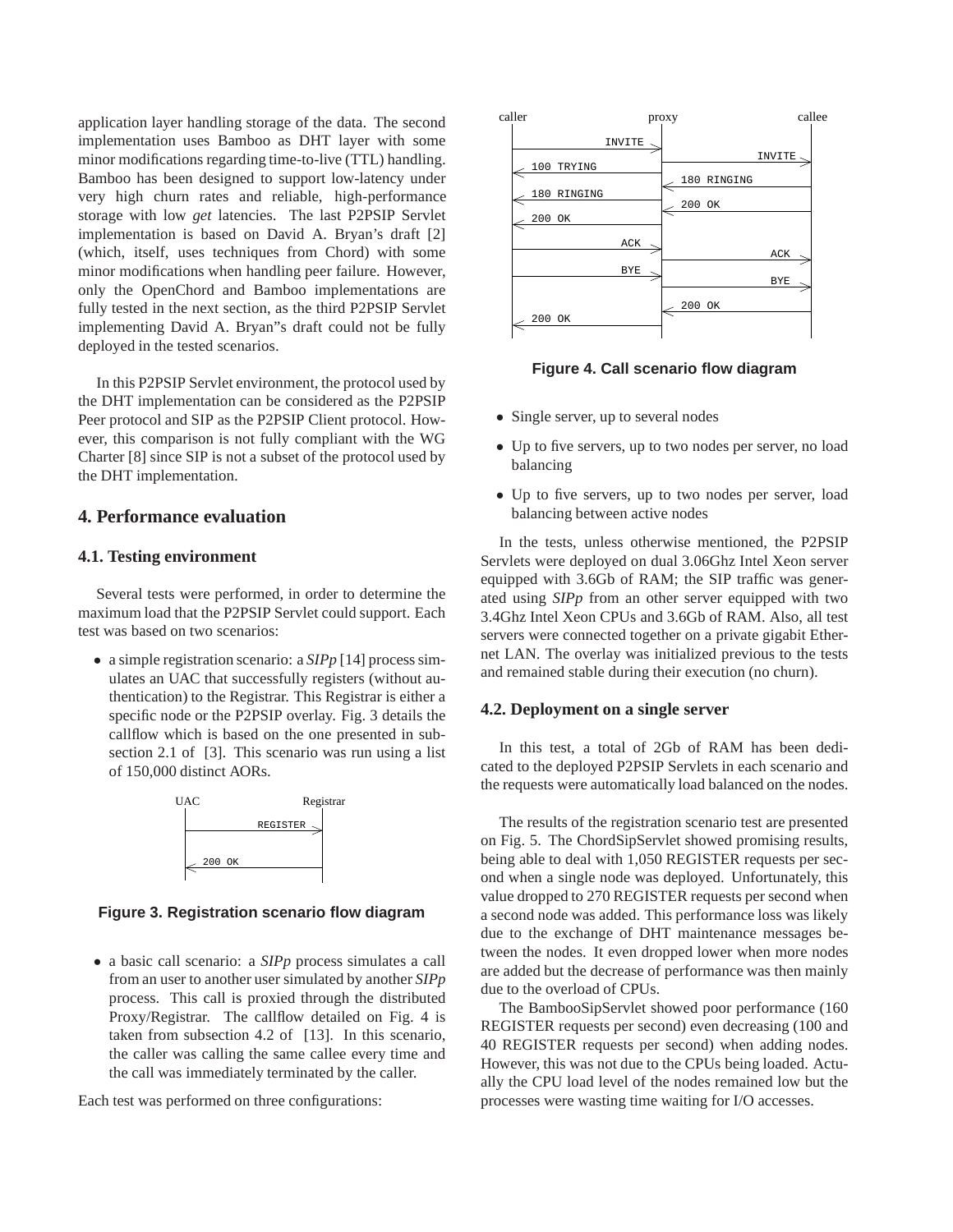Since Bamboo uses an on-disk database to store the (key, value) pairs managed by a node and in order to confirm that these disk accesses were the performance bottleneck, the same test was performed using a RAMDISK<sup>1</sup> as storage space for the database. This test exhibited way better results (790 REGISTER requests per second with one node and 690 with two nodes). The performance drop with four nodes is again explained by the overload of the CPUs.

As already mentioned, the P2PSIP Servlet implementing David A. Bryan's draft could not be tested as extensively as the two other implementations. The only test that could be performed was the registration scenario with only one deployed node. This test reached 1,100 REGISTER requests per second.



**Figure 5. Single server deployment: registration scenario**

In the call scenario (see Fig. 6), the ChordSipServlet started with very good results but dropped quickly as nodes were added and CPUs got loaded as in the registration scenario.

Bamboo showed better results, logically getting better with two nodes since the requests were load balanced between the two. Performance dropped a bit when four nodes were deployed because the CPUs got overloaded. This performance drop was a little quicker when the RAMDISK was not used, due to the concurrent accesses to the disk.

# **4.3. Distributed scenario**

The next tests tried to show the influence of the number of nodes on the load a P2PSIP Servlet can deal with. The nodes were deployed on up to five different servers with



**Figure 6. Single server deployment: call scenario**

one or two nodes per server. All the requests were sent to the same single node running during all tests.

In the registration scenario, the ChordSipServlet once again started with very interesting results but dropped quickly as nodes were added. This test could not determine if the maximum capacity of a fully deployed Chord overlay was reached as the values kept dropping (see Fig. 7).

At the opposite, Bamboo quickly found its cruise rhythm oscillating between 100 and 200 REGISTER requests per second and almost 700 requests per second when using a RAMDISK.



**Figure 7. Influence of the amount of nodes: registration scenario**

As shown on Fig. 8, during the call scenario, the Chord-SipServlet started again with a high number of call attempts per second (caps) but dramatically dropped when nodes were added. The reason for the drop to 70 caps could not be

<sup>1</sup>Virtual disk actually using a portion of the computer memory as storage; this greatly improves performance since RAM is a lot faster than a hard disk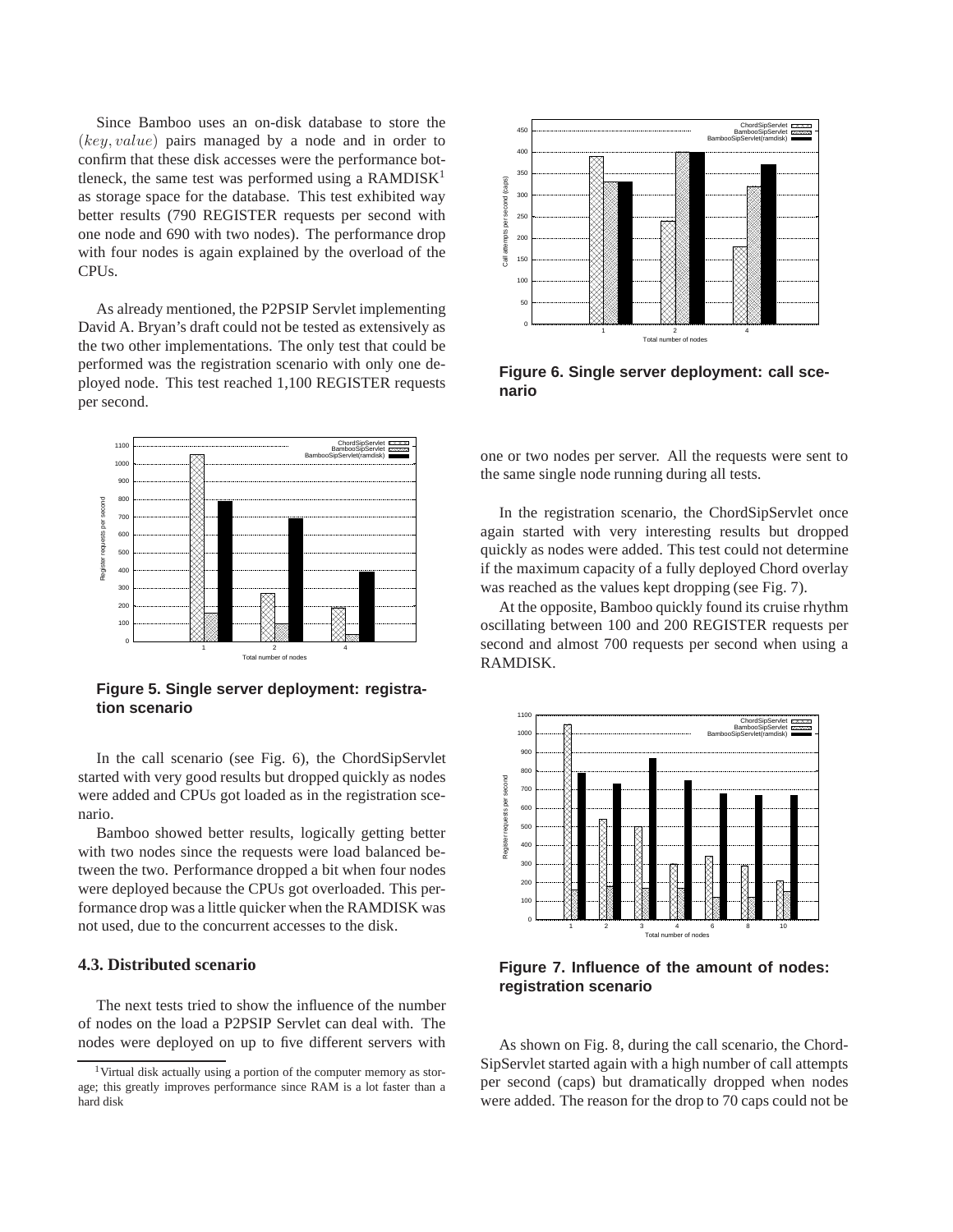found in the SipServlet behavior and most likely lies within the OpenChord implementation.

The BambooSipServlet, with or without using a RAMDISK, oscillated between 300 and 350 caps. The fact that it only reads one (key, value) pair from the DHT in this scenario explains that the results are similar when using a RAMDISK or not.



**Figure 8. Influence of the amount of nodes: call scenario**

#### **4.4. Load balancing the requests**

In these last tests, the nodes were deployed on the same servers as in the previous tests but now the requests were automatically load-balanced on all the running nodes.

In the registration scenario shown on Fig. 9, the Chord-SipServlet load capabilities dropped when a second node was added and were then slowly growing towards its initial rate. Unfortunately, no value for the deployment with more than four nodes could be measured because Open-Chord crashed unexpectedly during each test and at various moments. The tests with two and four nodes were already unstable and the values observed should not be considered as very accurate. This erratic behavior of the Chord-SipServlet seemed to be directly related to the OpenChord implementation. Apparently the stress put on the implementation was too high. Forensic analysis of log files could not be realised due to a conflict with the log reporting environment. Moreover, switching to the official Chord implementation in C was not an option as the SipServlet should run asynchronously in Java.

Once again due to the blocking I/O calls, the BambooSipServlet (without using a RAMDISK) produced poor performance oscillating between 150 and 210 REGISTER requests per second. This is really a bad behavior since the CPU usage is almost the same on every node. This means that the global CPU usage is rising while the performance remain at the same level, which leads to a waste of resources.

Finally, using the BambooSipServlet with a RAMDISK proves to be very efficient and to scale quite well.



**Figure 9. Load balancing: registration scenario**

During the call scenario (see Fig. 10), the three P2PSIP Servlets scaled correctly until more than four nodes were deployed. With more than four nodes per server, performance decreased differently with each implementation. The performance loss with more than four nodes deployed could be explained by different factors. The growing signaling traffic could result in increased latencies. The loss could also be due to the replication management layer of each DHT implementation. Moreover, the growing size of the DHT could result in a longer delay in retrieving the contact address of the callee from the DHT.

The ChordSipServlet dramatically dropped below 200 caps when six nodes were deployed and then turned out to cope with more caps than the other deployments afterwards. At first this could look like a testing error but the test with six nodes has been performed several times and each time with the same erratic behavior.

Comparing results from the two distributed configurations, one can notice that the load-balancing enables to achieve performance results up to three times higher than without load-balancing for both the registration (compare Fig. 7 to Fig. 9) and the call (compare Fig. 8 to Fig. 10) scenarios. As the last configuration is the most realistic with respect to a real life deployment of a basic P2PSIP scenario (with only a few deployed nodes), P2PSIP hence appears as a real option for large, decentralized deployments.

Table 2 summarizes the results of this section for the registration scenario with a specific set-up, namely two deployed nodes. As expected the distributed configura-